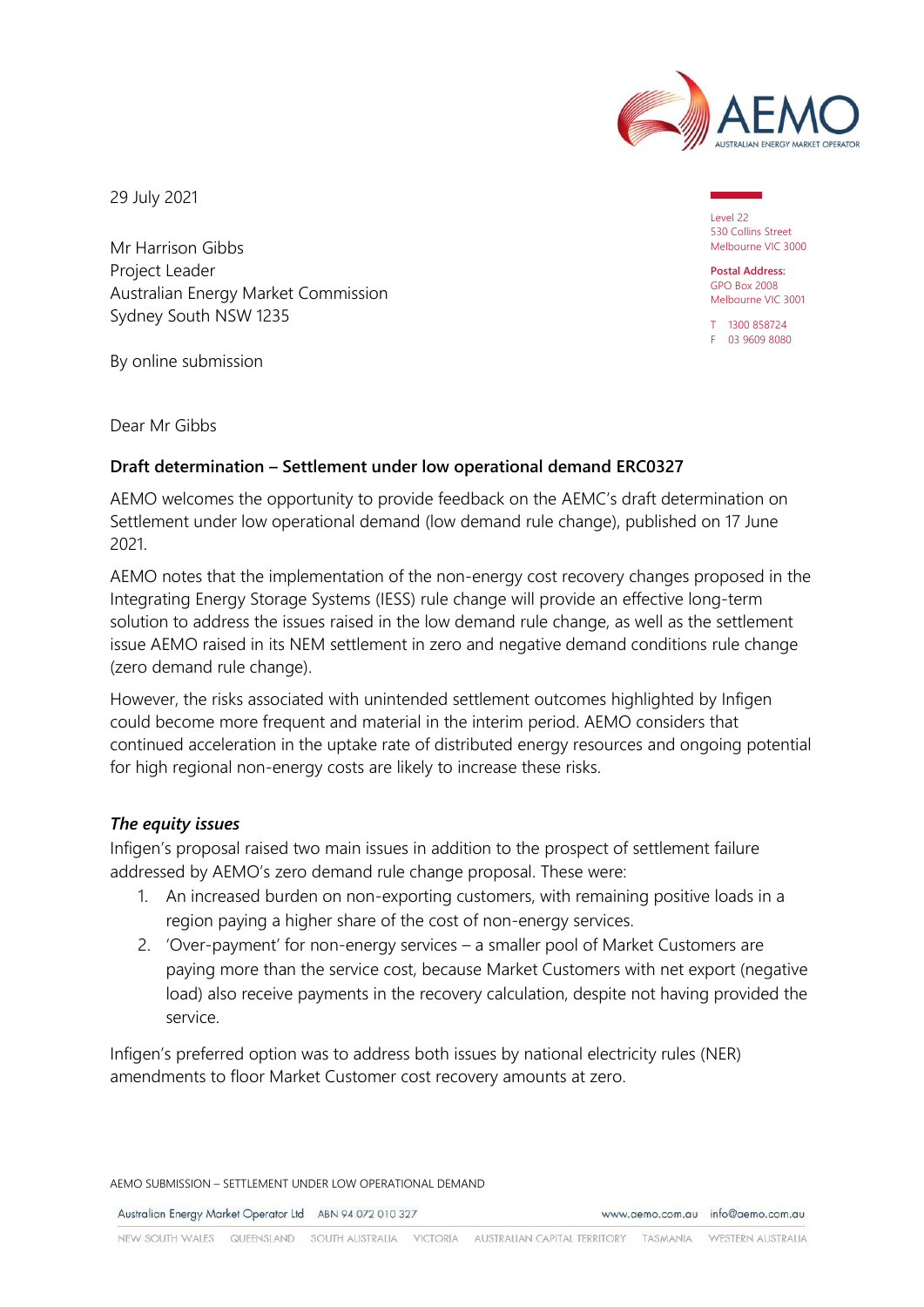

## *Draft determination*

The AEMC's draft determination is not to make a rule on the low demand rule change proposal. The AEMC has, however, made a 'more preferable rule' for the zero demand rule change that increased the substitution threshold from AEMO's proposed 1 MWh to 150 MWh<sup>1</sup>. This change addresses the competitive equity issues to an extent. The draft determination stated that the AEMC had not considered the market flooring mechanism as a potential solution, because AEMO had advised early in the consultation process that it was unable to implement this change by 1 September 2021.

The 150 MWh threshold responds primarily to the first of the equity issues described above, by preserving a minimum amount of demand from which to fund the non-energy costs payable by AEMO. To some extent it is also likely to reduce the impact of the second issue in low demand periods, where substituted average Market Customer energy amounts are less likely to be negative, or significantly negative.

The threshold does not, however, directly address the potential for significant payments to be made to individual Market Customers with negative net load at any time, where they have not provided the relevant service. In some circumstances the amount of those costs could significantly increase the payments to be made by what may still be a small number of Market Customers.

## *Market Customer energy flooring solution*

A flooring mechanism for customer energy is the only interim solution that can directly address this issue. As foreshadowed in the draft determination, AEMO was able to design a flooring solution within the zero demand implementation project and has identified the capacity to implement it in market systems by September 2021. Further, while there is ambiguity in the NER that it would be helpful to resolve, AEMO has formed the view that the current NER effectively permit Market Customer energy amounts to be floored for the purposes of determining nonenergy cost recovery amounts.

AEMO has undertaken a comprehensive review of the current NER clauses relating to nonenergy cost recovery calculations, and concluded that flooring of Market Customer energy values is in fact consistent with those provisions. Except for directions compensation payments under NER clause 3.15.8, which (for different reasons) may be positive or negative amounts, the trading amount under each calculation is expressed to be 'a negative number' or 'payable by' a Market Customer. AEMO interprets this to mean that the calculation in respect of the recovery amount should not result in a payment to a Market Customer in that capacity.

Ambiguity arises because the definitions of generator energy and small generator energy specifically provide for flooring (NER clauses 3.15.6A and 3.15.8), while the definition of customer energy does not. This is presumably because significant export flows at load connection points

AEMO SUBMISSION – SETTLEMENT UNDER LOW OPERATIONAL DEMAND <sup>1</sup> Revised to 25 MWh after commencement of 5 minute settlement